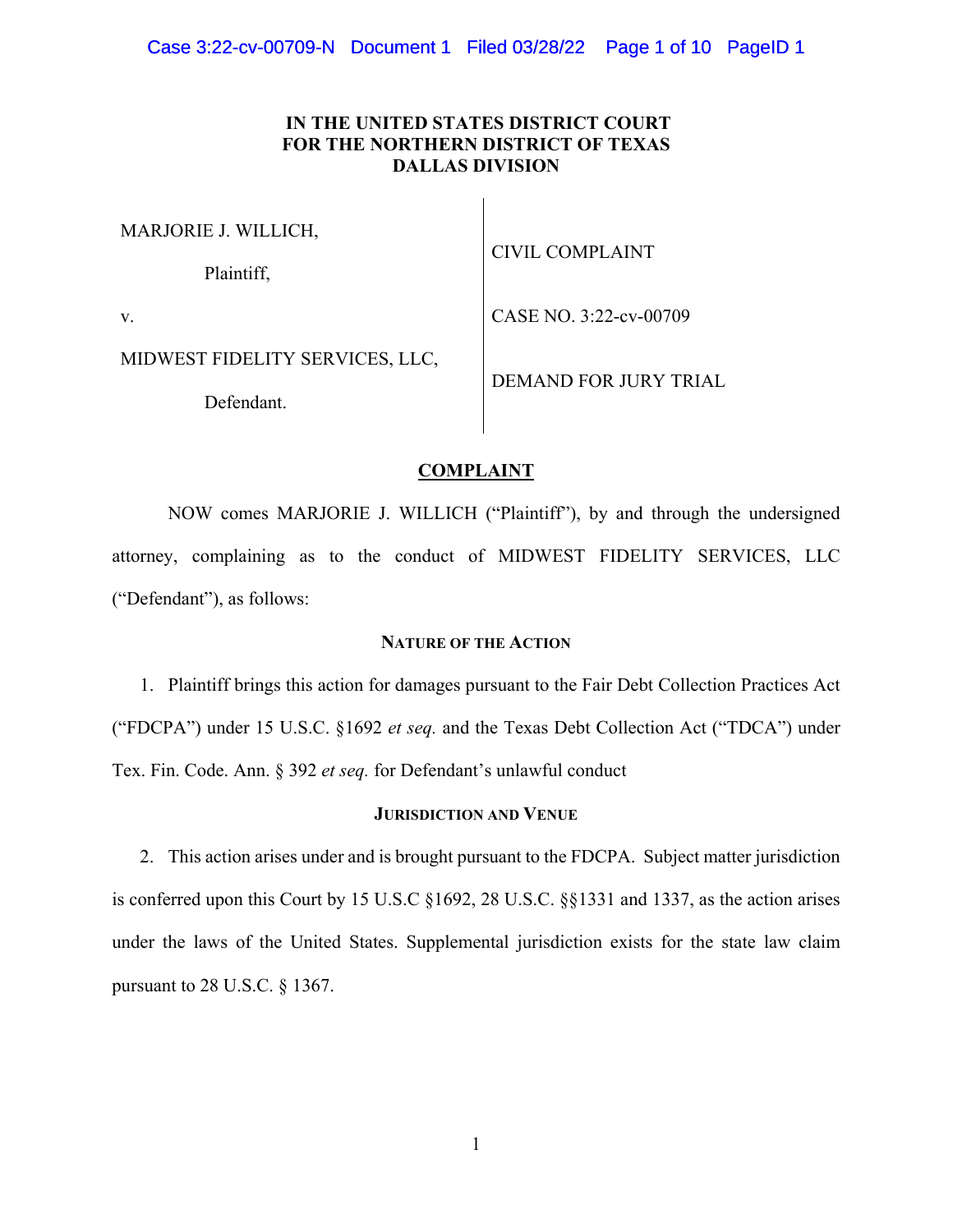### Case 3:22-cv-00709-N Document 1 Filed 03/28/22 Page 2 of 10 PageID 2

3. Venue is proper in this Court pursuant to 28 U.S.C. §1391 as Defendant conduct business in the Northern District of Texas and a substantial portion of the events or omissions giving rise to the claims occurred within the Northern District of Texas.

## **PARTIES**

4. Plaintiff is a consumer over the age of 18 residing in Dallas, Texas, which lies within the Northern District of Texas.

5. Defendant is a third party debt collector claiming to provide "debt collection services you can trust."<sup>1</sup> Defendant is a limited liability company organized under the laws of the state of Kansas with its principal place of business located at 103 South Main Street, Ottawa, Kansas.

6. Defendant acted through its agents, employees, officers, members, directors, heirs, successors, assigns, principals, trustee, sureties, subrogees, representatives and insurers at all times relevant to this instant action.

## **FACTS SUPPORTING CAUSES OF ACTION**

7. This actions stems from Defendant's attempts to collect upon a purportedly defaulted consumer obligation ("subject debt") said to be owed by Plaintiff.

8. The subject debt purportedly stems from a personal loan Plaintiff received from Uncle Warbucks, which was used for her personal purposes.

9. Upon information and belief, after Plaintiff's purported default on the subject debt, Uncle Warbucks charged off the subject debt and subsequently turned the subject debt over to Defendant for collection purposes.

10. On or about February 3, 2022, Defendant sent Plaintiff a collection letter attempting to collect upon the subject debt.

 $\overline{a}$ 

<sup>1</sup> https://midwestfidelity.com/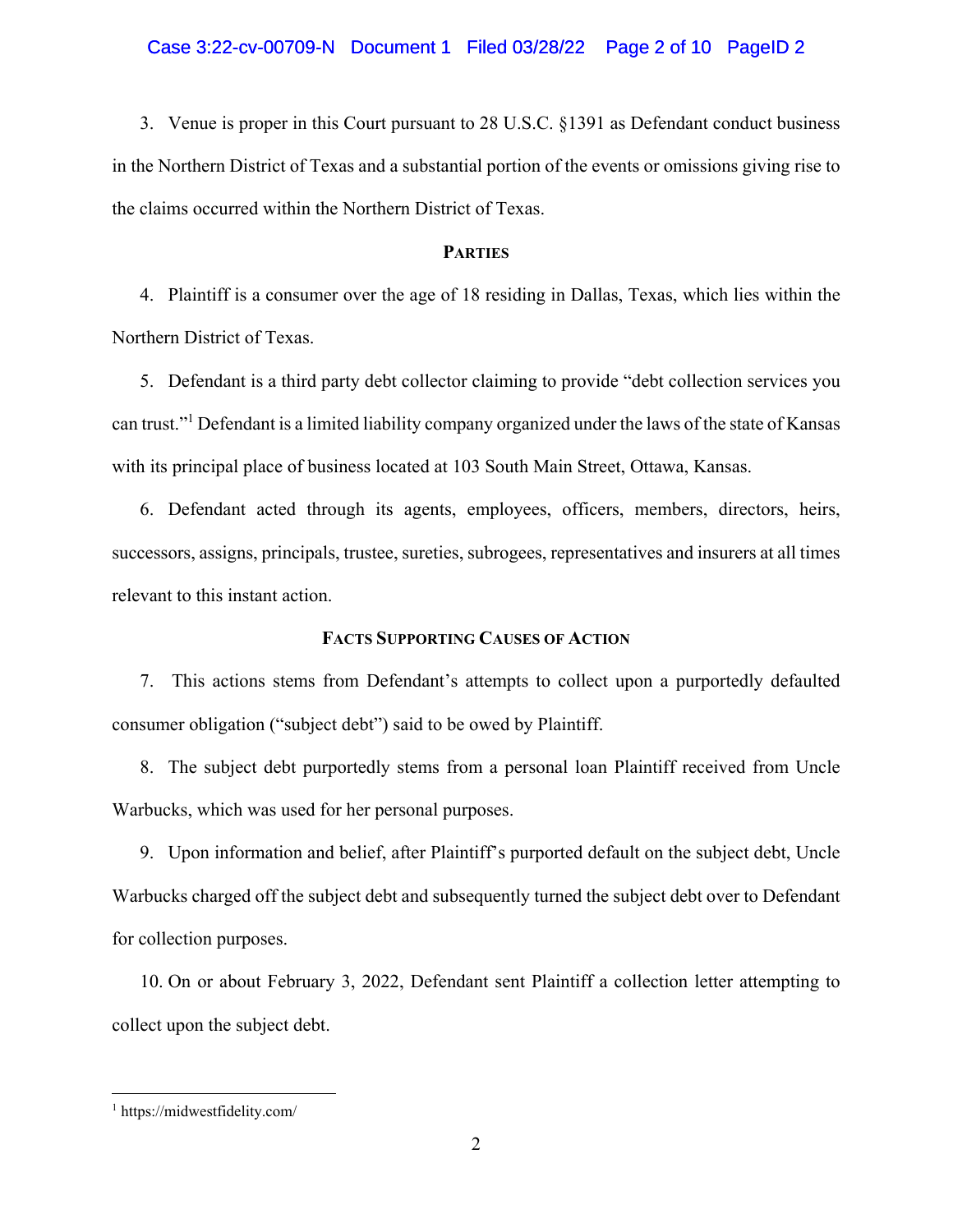### Case 3:22-cv-00709-N Document 1 Filed 03/28/22 Page 3 of 10 PageID 3

11. This collection letter was the first written communication Plaintiff received from Defendant in connection with the subject debt.

12. The collection letter represents that the "Total Owed" in connection with the subject debt was \$1,170.00.

13. The collection letter provided an itemization of the subject debt, representing that the subject debt had a "Principle" [sic] balance of \$1,170.00, \$0.00 in accrued "Interest," \$0.00 in "Fees," \$0.00 in "Collection Fees," for the total balance of \$1,170.00.

14. Defendant's collection letter did not indicate the date associated with its provided itemization.

15. Plaintiff was confused as to how this total was reached, as she does not recall owing this amount in connection with the subject debt.

16. The collection letter goes on to offer Plaintiff the ability to resolve the subject debt for a reduced balance, further stating "As of the date of this letter your balance is \$1,170.00. Because of interest that may vary from day to day, the balance owing on the day you pay may be different."

17. Plaintiff became distressed and concerned that this debt, the balance of which was unfamiliar to her, could be subject to increased interest payments.

18. However, Defendant's statement regarding accruing interest, in conjunction with its itemization of accrued interest as \$0.00, is inherently contradictory, deceptive, and misleading, and materially inhibited Plaintiff's ability to chart an intelligent course of conduct in response to Defendant's collection efforts.

19. If the subject debt may be accruing interest, as represented by Defendant, then presumably some of such accruing interest would have accrued prior to Defendant attempting to collect the subject debt, and thus such accrued interest should have been itemized.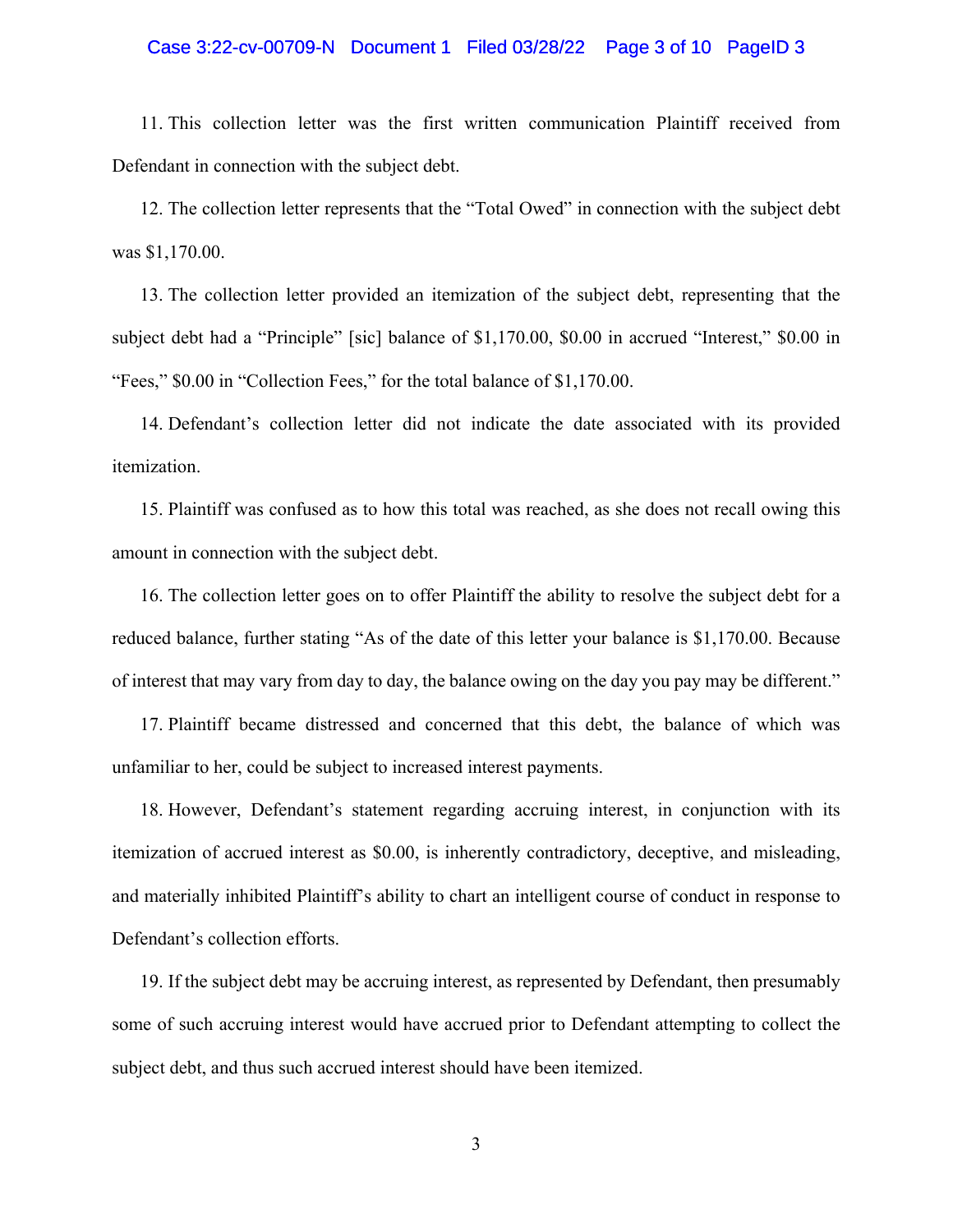### Case 3:22-cv-00709-N Document 1 Filed 03/28/22 Page 4 of 10 PageID 4

20. However, Defendant's collection letter does not itemize any interest, instead suggesting it is collecting entirely principal.

21. As such, the subject debt was either accruing interest and should have had interest itemized, or wasn't accruing interest despite Defendant's suggestion that it might be.

22. So Defendant either (1) deceptively failed to clarify that it was seeking interest in addition to principal, or (2) deceptively represented the variable nature of the debt.

23. Either way, Defendant's deceptive and misleading conduct was designed to deceptively compel Plaintiff's acceptance of Defendant's settlement offer, as it either falsely stated that interest was accruing in order to compel Plaintiff to address the debt before interest continued to accrue, or through its suggestion to Plaintiff that it was collecting entirely principal as consumers are more likely to refuse to pay interest when considering whether to resolve an obligation with a debt collector.

24. The deceptive and misleading nature of Defendant's conduct was squarely addressed by the new requirements imposed on debt collectors under the updated Regulation F. *See* 12 C.F.R. 1006.34.

25. Defendant patently failed to comply with the requirements of initial communications as outlined in Regulation F, and its failure illustrates its plain violations of law.

26. Confused and concerned by the nature of Defendant's collection letter, Plaintiff spoke with her attorneys regarding her rights, resulting in the accrual of expenses and expenditure of resources.

27. Plaintiff has suffered concrete harm as a result of Defendant's actions, including but not limited to expending time addressing and dealing with Defendant's confusing and misleading conduct, being deprived the ability to intelligently address the subject debt given Defendant's

4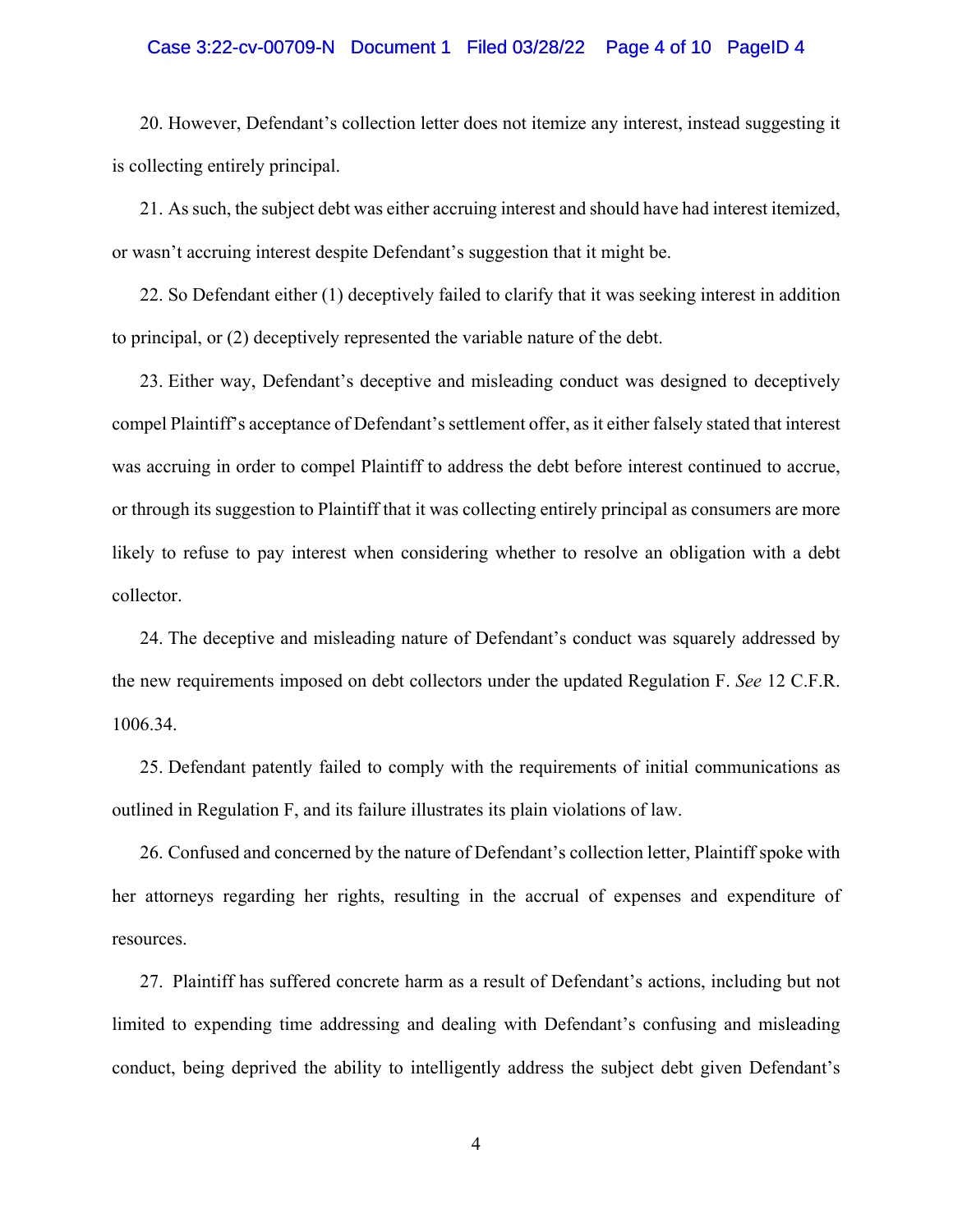### Case 3:22-cv-00709-N Document 1 Filed 03/28/22 Page 5 of 10 PageID 5

violations of law, and a violation of her federally protected interests to be provided clear and accurate information regarding the debt serving as the basis of Defendant's collection efforts.

### **COUNT I – VIOLATIONS OF THE FAIR DEBT COLLECTION PRACTICES ACT**

28. Plaintiff repeats and realleges paragraphs 1 through 27 as though fully set forth herein.

29. Plaintiff is a "consumer" as defined by 15 U.S.C. §1692a(3) of the FDCPA.

30. Defendant is a "debt collector" as defined by §1692a(6) of the FDCPA, because it regularly use the mail and/or the telephone to collect, or attempt to collect, delinquent consumer accounts.

31. Defendant identifies itself as a debt collectors, and is engaged in the business of collecting or attempting to collect, directly or indirectly, defaulted debts owed or due or asserted to be owed or due to others, and is further a business whose principal purpose is the collection of debts..

32. The subject consumer debt is a "debt" as defined by FDCPA §1692a(5) as it is alleged to have arisen out of a transaction due or asserted to be owed or due to another for personal, family, or household purposes.

## **a. Violations of FDCPA § 1692e**

33. The FDCPA, pursuant to 15 U.S.C. §1692e, prohibits a debt collector from using "any false, deceptive, or misleading representation or means in connection with the collection of any debt."

34. In addition, this section enumerates specific violations, such as:

"The false representation of . . . the character, amount, or legal status of any debt . . . ." 15 U.S.C. § 1692e(2)(A)

"The use of any false representation or deceptive means to collect or attempt to collect any debt or to obtain information concerning a consumer." 15 U.S.C. §1692e(10).

35. Defendant violated  $\S$ § 1692e, e(2), and e(10) through its failure to clearly and fairly communicate information about the amount of the subject debt to Plaintiff in its collection letter.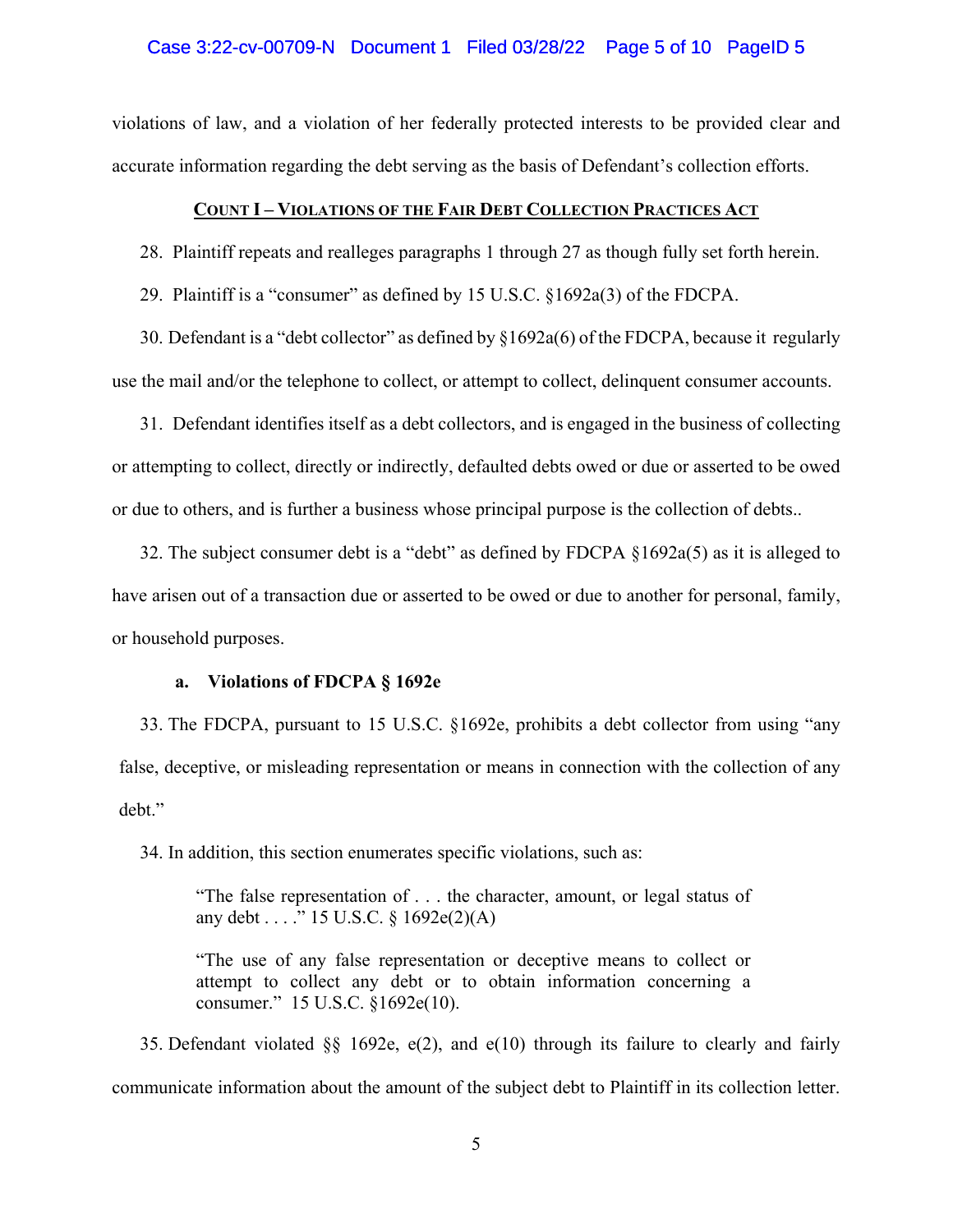### Case 3:22-cv-00709-N Document 1 Filed 03/28/22 Page 6 of 10 PageID 6

Although Defendant's letter is seeking to collect a total of \$1,170.00, represented as being entirely principal, Defendant's collection letter similarly suggests that the subject debt is variable and thus would be comprised of some accrued interest additional to principal, rendering Defendant's suggestion that it was collecting entirely principal deceptive and misleading. The FDCPA and Regulation F is demonstrably clear about what information must be provided to consumers, including itemizations of interest, and Defendant's failure to provide the extent of required information or otherwise remove internal consistencies illustrates the deceptive and misleading nature of Defendant's conduct.

36. Alternatively, in the event the subject debt's balance was not comprised of charges additional to principal and was not variable, then Defendant violated  $\S$ § 1692e, e(2), and e(10) by falsely and deceptively suggesting that "interest" may vary day to day. If the balance represented in the collection letter did not include any such other charges or interest, it stands to reason such interest would not have been added thereafter. As such, and under this factual assumption, Defendant's statement that such interest may result in the increase of the balance of the subject debt was false, deceptive, and misleading, as such interest would not have resulted in the balance of the subject debt increasing. Defendant cannot immunize itself from liability by blindly copying and pasting certain safe harbor language for collecting on variable debts when such debts are not variable in the manner suggested by such safe harbor language.

#### **b. Violations of FDCPA § 1692g and 12 C.F.R. 1006.34**

37. The FDCPA, pursuant to 15 U.S.C. § 1692g(a), outlines various pieces of information that debt collectors must include in their initial communications with consumers. Regulation F, effective as of November 30, 2021, supplements § 1692g(a) with more explicit and detailed information that debt collectors *must* include in their initial communications in order to comply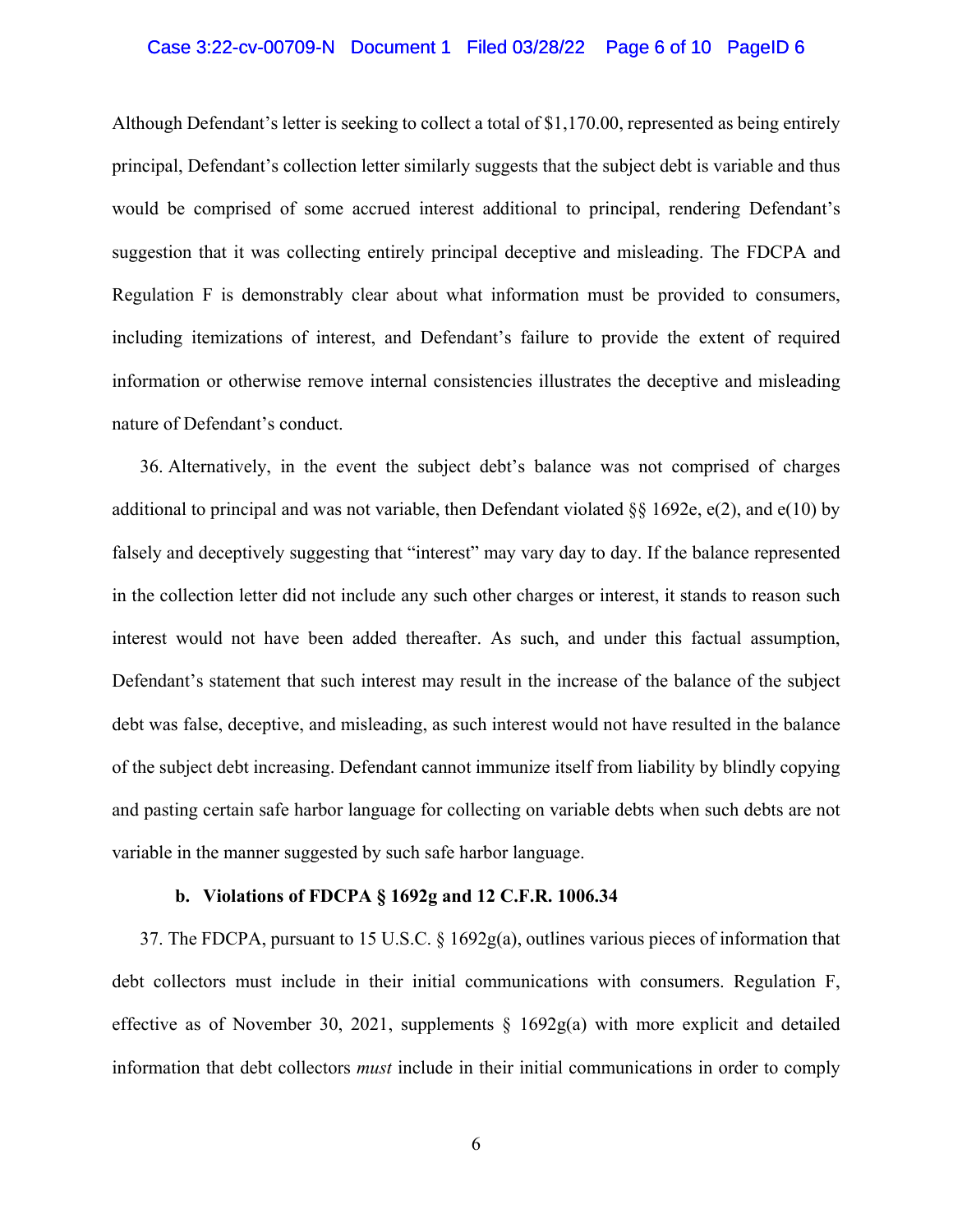#### Case 3:22-cv-00709-N Document 1 Filed 03/28/22 Page 7 of 10 PageID 7

with the FDCPA and Regulation F. *See* 12 C.F.R. § 1006.34(c). Such information includes "the itemization date",  $\S$  1006.34(c)(vi), "the amount of the debt on the itemization date",  $\S$ 1006.34(vii), and "an itemization of the current amount of the debt reflecting interest, fees, payments, and credits since the itemization date." The "itemization date" required to be provided to consumers is one of 5 points in time: (1) the last statement date for a statement provided by the creditor,  $(2)$  the charge-off date,  $(3)$  the last payment date,  $(4)$  the transaction date, or  $(5)$  the judgment date. 12 C.F.R. § 1006.34(b)(3). Furthermore, Regulation F requires that the information provided in the initial communication be "clear and conspicuous" which means "readily understandable." 12 C.F.R. § 1006.34(b)(3).

38. Defendant violated § 1692g(a)(1) and 12 C.F.R. § 1006.34 through its failure to follow the relevant regulations regarding providing consumers an accurate and detailed description of the amount of a debt serving as the basis of its collection efforts. Although the collection letter provides an itemization, the only date provided in the letter is February 3, 2022. However, this date was when the collection letter was sent, and does not represent one of the 5 required dates to provide an itemization. Had Defendant been cognizant of the regulations and used one of the required dates for its itemization, it would have determined the date of the itemization, which would have then allowed it to fill in further information about the amount of interest that may have accrued prior to Defendant's sending of the collection letter. Instead, Defendant's collection letter seemingly impermissibly lumps the debt into a single balance on a completely random date, thus illustrating its failure to comply with the FDCPA and Regulation F. The internal inconsistencies in Defendant's letter further render it impermissibly unclear. Despite the clear availability of model letters designed to ensure compliance with the new regulations, Defendant's collection letter fails to consider the extent of information now-required to be provided consumers.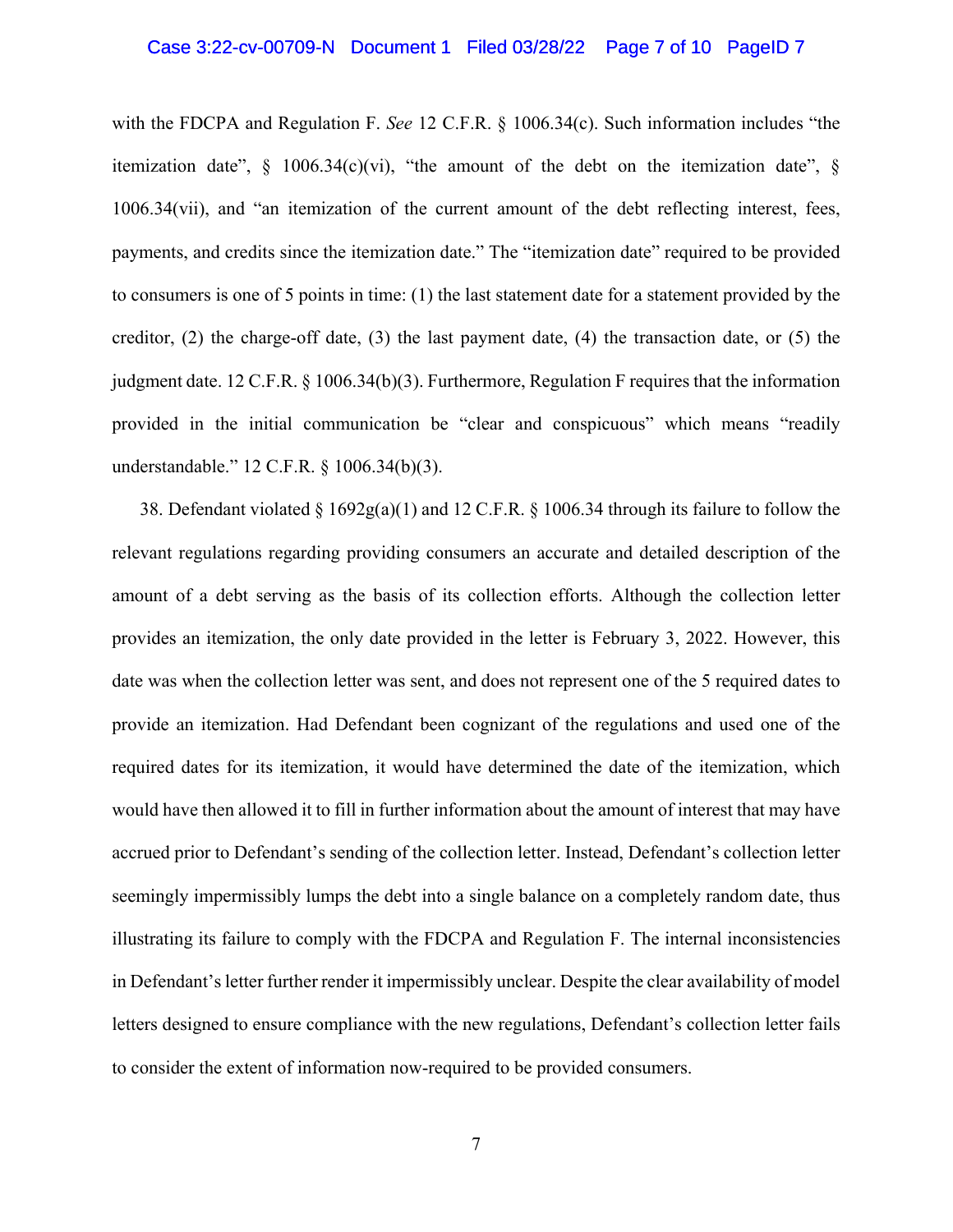### Case 3:22-cv-00709-N Document 1 Filed 03/28/22 Page 8 of 10 PageID 8

WHEREFORE, Plaintiff, MARJORIE J. WILLICH, respectfully requests that this Honorable

Court enter judgment in her favor as follows:

- a. Declaring that the practices complained of herein are unlawful and violate the aforementioned bodies of law;
- b. Awarding Plaintiff statutory damages of \$1,000.00 as provided under 15 U.S.C.  $§1692k(a)(2)(A);$
- c. Awarding Plaintiff actual damages, in an amount to be determined at trial, as provided under 15 U.S.C. §1692k(a)(1);
- d. Awarding Plaintiff costs and reasonable attorney fees as provided under 15 U.S.C.  $§1692k(a)(3);$  and
- e. Awarding any other relief as this Honorable Court deems just and appropriate.

# **COUNT II – VIOLATIONS OF THE TEXAS DEBT COLLECTION ACT**

39. Plaintiff restates and realleges paragraphs 1 through 38 as though fully set forth herein.

40. Plaintiff is a "consumer" as defined by Tex. Fin. Code Ann. § 392.001(1).

41. Defendant is a "debt collector" and "third party debt collector" as defined by Tex. Fin.

Code Ann. § 392.001(6) and (7).

42. The subject debt is a "consumer debt" as defined by Tex. Fin. Code Ann. § 392.001(2) as it is an obligation, or alleged obligation, arising from a transaction for personal, family, or household purposes.

#### **a. Violations of TDCA § 392.304**

43. The TDCA, pursuant to Tex. Fin. Code Ann. § 392.304(8), prohibits a debt collector from "misrepresenting the character, extent, or amount of a consumer debt . . ." The TDCA, under Tex. Fin. Code Ann. § 392.304(19), further prohibits a debt collector from "using any other false representation or deceptive means to collect a debt . . . ."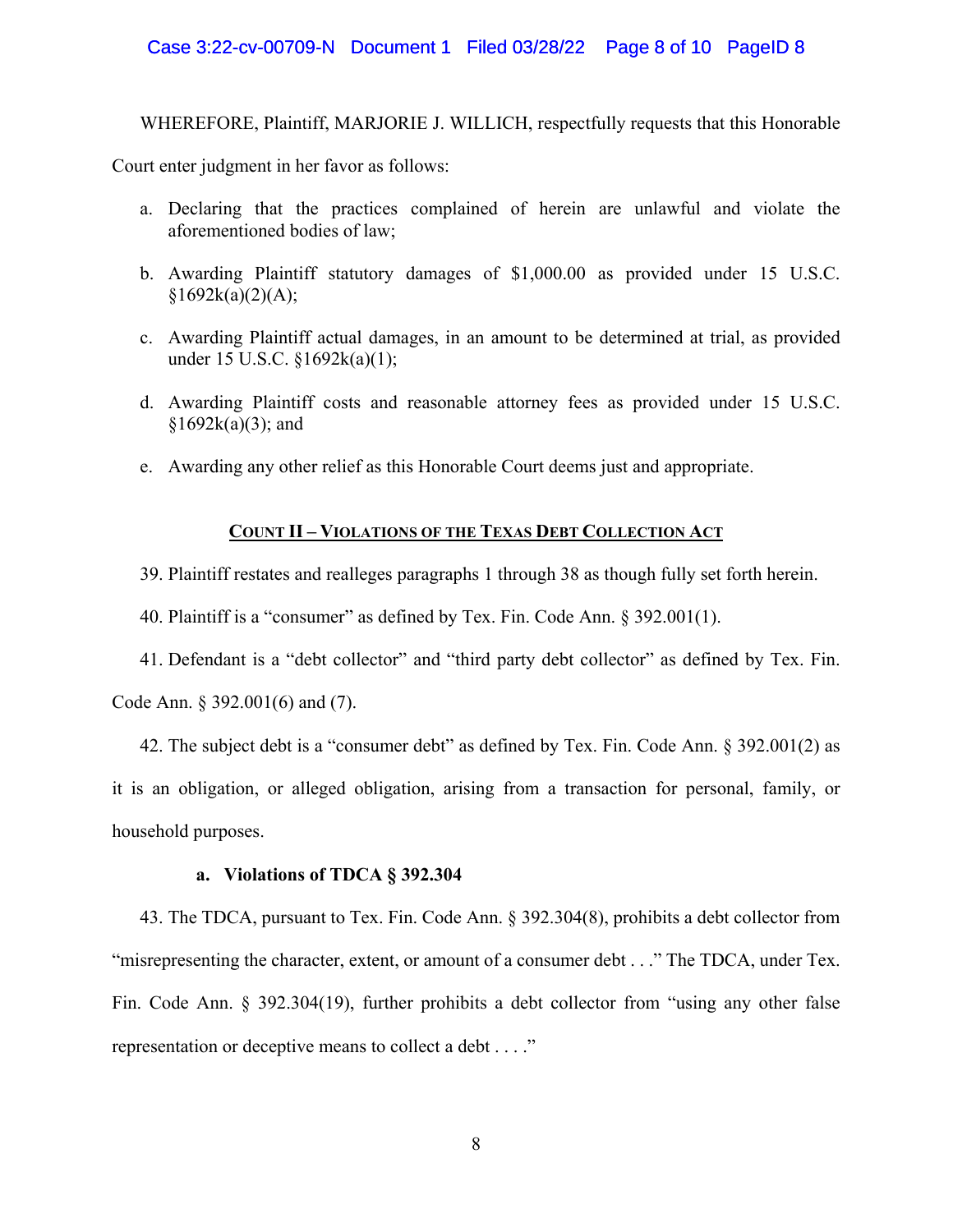# Case 3:22-cv-00709-N Document 1 Filed 03/28/22 Page 9 of 10 PageID 9

44. Defendant violated the above referenced provisions of the TDCA in much the same way it

violated § 1692e *et seq.* as outlined above.

WHEREFORE, Plaintiff, MARJORIE J. WILLICH, respectfully requests that this Honorable

Court enter judgment in her favor as follows:

- a. Declaring that the practices complained of herein are unlawful and violate the aforementioned statutes and regulations;
- b. Entitling Plaintiff to injunctive relief pursuant to Tex. Fin. Code Ann. § 392.403(a)(1).
- c. Awarding Plaintiff actual damages, pursuant to Tex. Fin. Code Ann. § 392.403(a)(2).
- d. Awarding Plaintiff punitive damages, in an amount to be determined at trial, for the underlying violations;
- e. Awarding Plaintiff costs and reasonable attorney fees, pursuant to Tex. Fin. Code Ann. § 392.403(b);
- f. Awarding any other relief as this Honorable Court deems just and appropriate.

s/ Nathan C. Volheim<br>
Nathan C. Volheim, Esq. #6302103<br>
Eric D. Coleman, Esq. #6326734 Nathan C. Volheim, Esq. #6302103 Counsel for Plaintiff Counsel for Plaintiff Sulaiman Law Group, Ltd.<br>
2500 South Highland Ave., Suite 200 2500 South Highland Ave., Lombard, Illinois 60148 (630) 568-3056 (phone) (331) 307-7648 (phone) (630) 575-8188 (fax) (630) 575-8188 (fax) nvolheim@sulaimanlaw.com ecoleman@sulaimanlaw.com

s/ Alejandro E. Figueroa Alejandro E. Figueroa, Esq. # 6323891 Counsel for Plaintiff Admitted in the Northern District of Texas Sulaiman Law Group, Ltd. 2500 South Highland Ave., Suite 200 Lombard, Illinois (630) 575-8181, ext. 120 (phone)

Dated: March 28, 2022 Respectfully submitted,

Admitted in the Northern District of Texas Admitted in the Northern District of Texas 2500 South Highland Ave., Suite 200<br>Lombard, Illinois 60148